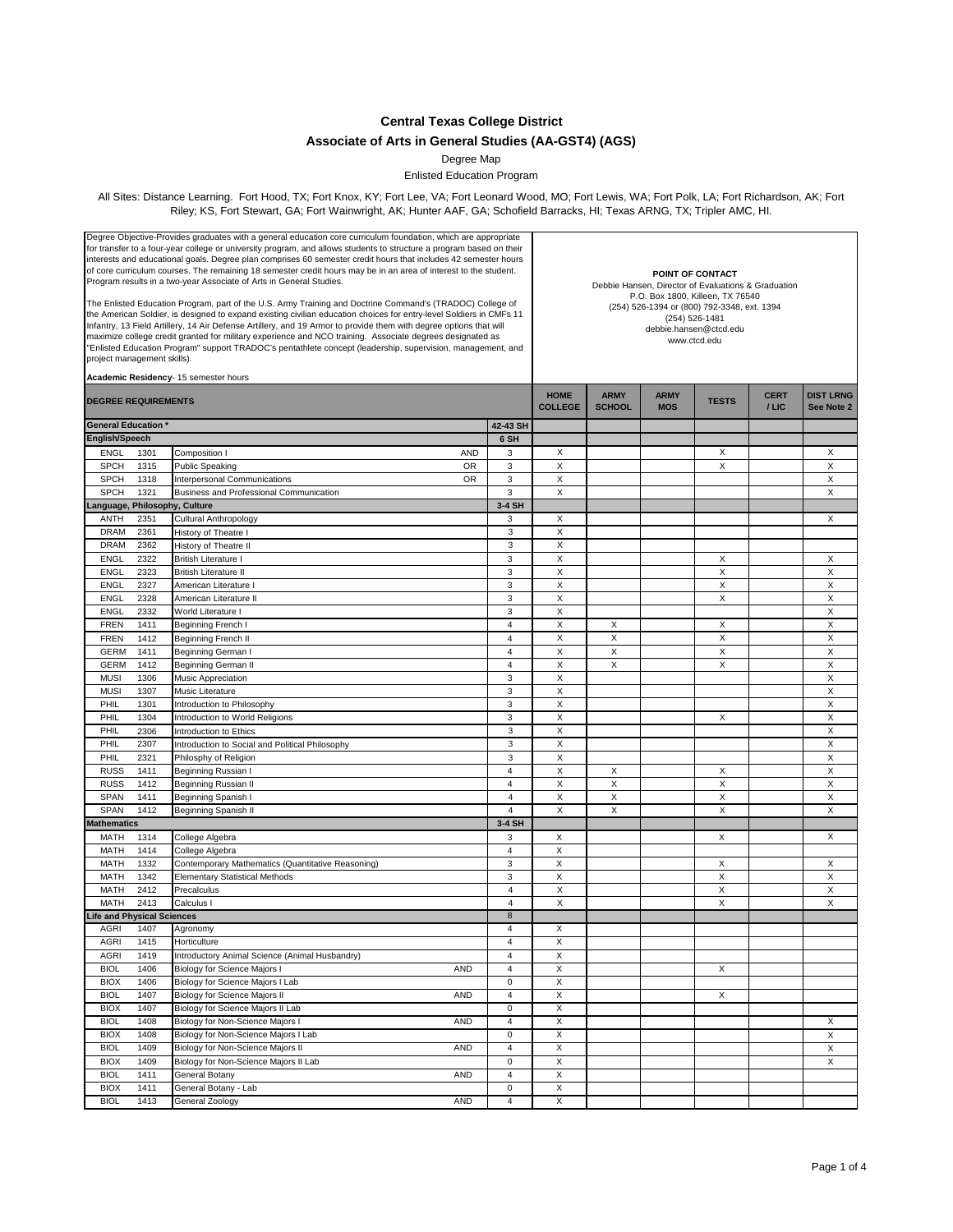| <b>DEGREE REQUIREMENTS</b>               |              |                                                                          | <b>HOME</b><br><b>COLLEGE</b>            | <b>ARMY</b><br><b>SCHOOL</b> | <b>ARMY</b><br><b>MOS</b> | <b>TESTS</b> | <b>CERT</b><br>$/$ LIC | <b>DIST LRNG</b><br>See Note 2 |                         |
|------------------------------------------|--------------|--------------------------------------------------------------------------|------------------------------------------|------------------------------|---------------------------|--------------|------------------------|--------------------------------|-------------------------|
| <b>BIOX</b>                              | 1413         | General Zoology - Lab                                                    | 0                                        | Х                            |                           |              |                        |                                |                         |
| <b>BIOL</b>                              | 2401         | <b>AND</b><br>Anatomy and Physiology I                                   | $\overline{\mathbf{4}}$                  | X                            |                           |              |                        |                                |                         |
| <b>BIOX</b>                              | 2401         | Anatomy and Physiology I Lab                                             | $\mathbf 0$                              | X                            |                           |              |                        |                                |                         |
| <b>BIOL</b><br><b>BIOX</b>               | 2402<br>2402 | Anatomy and Physiology II<br><b>AND</b><br>Anatomy and Physiology II Lab | $\overline{4}$<br>$\mathbf 0$            | $\overline{X}$<br>X          |                           |              |                        |                                |                         |
| <b>BIOL</b>                              | 2420         | Microbiology for Non-science Majors<br><b>AND</b>                        | $\sqrt{4}$                               | X                            |                           |              |                        |                                |                         |
| <b>BIOX</b>                              | 2420         | Microbiology for Non-science Majors Lab                                  | $\mathbf 0$                              | X                            |                           |              |                        |                                |                         |
| <b>BIOL</b>                              | 2421         | Microbiology for Science Majors<br><b>AND</b>                            | $\overline{4}$                           | X                            |                           |              |                        |                                |                         |
| <b>BIOX</b>                              | 2421         | Microbiology for Science Majors Lab                                      | $\mathbf 0$                              | X                            |                           |              |                        |                                |                         |
| <b>CHEM</b>                              | 1406         | <b>AND</b><br>Introductory Chemistry I                                   | $\overline{4}$                           | X                            |                           |              |                        |                                | X                       |
| <b>CHEX</b>                              | 1406         | Introductory Chemistry I-Lab                                             | $\pmb{0}$                                | X                            |                           |              |                        |                                | $\overline{\mathsf{x}}$ |
| CHEM                                     | 1407         | <b>Introductory Chemistry II</b><br><b>AND</b>                           | $\overline{\mathbf{4}}$                  | X                            |                           |              |                        |                                | X                       |
| <b>CHEX</b>                              | 1407<br>1411 | Introductory Chemistry II-Lab<br>AND                                     | $\pmb{0}$                                | X<br>X                       |                           |              | X                      |                                | X                       |
| <b>CHEM</b><br>CHEX                      | 1411         | General Chemistry I<br>General Chemistry I-Lab                           | $\overline{4}$<br>$\mathsf 0$            | X                            |                           |              |                        |                                |                         |
| CHEM                                     | 1412         | <b>AND</b><br>General Chemistry II                                       | $\overline{\mathbf{4}}$                  | X                            |                           |              | X                      |                                |                         |
| <b>CHEX</b>                              | 1412         | General Chemistry II-Lab                                                 | $\pmb{0}$                                | X                            |                           |              |                        |                                |                         |
| <b>ENVR</b>                              | 1401         | <b>AND</b><br>Environmental Science I                                    | $\sqrt{4}$                               | X                            |                           |              |                        |                                | X                       |
| ENVX                                     | 1401         | Environmental Science I Lab                                              | $\mathbf 0$                              | X                            |                           |              |                        |                                | X                       |
| <b>GEOL</b>                              | 1403         | <b>AND</b><br>Physical Geology                                           | $\overline{\mathbf{4}}$                  | X                            |                           |              | X                      |                                |                         |
| <b>GEOX</b>                              | 1403         | Physical Geology Lab                                                     | $\pmb{0}$                                | X                            |                           |              |                        |                                |                         |
| <b>GEOL</b>                              | 1404         | <b>Historical Geology</b><br><b>AND</b>                                  | $\overline{\mathbf{4}}$                  | X                            |                           |              |                        |                                |                         |
| <b>GEOX</b>                              | 1404         | <b>Historical Geology Lab</b><br><b>AND</b>                              | $\pmb{0}$<br>$\overline{\mathbf{4}}$     | $\overline{X}$               |                           |              |                        |                                |                         |
| PHYS<br>PHYX                             | 1401<br>1401 | College Physics I<br>College Physics I Lab                               | $\mathsf 0$                              | X<br>X                       |                           |              |                        |                                |                         |
| <b>PHYS</b>                              | 1402         | College Physics II<br>AND                                                | $\overline{4}$                           | X                            |                           |              |                        |                                |                         |
| PHYX                                     | 1402         | College Physics II Lab                                                   | $\pmb{0}$                                | X                            |                           |              |                        |                                |                         |
| PHYS                                     | 1403         | <b>AND</b><br><b>Stars and Galaxies</b>                                  | $\overline{4}$                           | X                            |                           |              |                        |                                | X                       |
| PHYX                                     | 1403         | Stars and Galaxies - Lab                                                 | $\mathbf 0$                              | Χ                            |                           |              |                        |                                | $\overline{X}$          |
| <b>PHYS</b>                              | 1404         | <b>AND</b><br>Solar System                                               | $\overline{\mathbf{4}}$                  | X                            |                           |              |                        |                                | X                       |
| PHYX                                     | 1404         | Solar System - Lab                                                       | $\mathsf 0$                              | X                            |                           |              |                        |                                | X                       |
| <b>PHYS</b>                              | 1415         | AND<br>Physical Science I                                                | $\overline{4}$                           | X                            |                           |              | X                      |                                |                         |
| PHYX<br>PHYS                             | 1415<br>2425 | Physical Science I Lab<br><b>University Physics</b><br><b>AND</b>        | $\mathsf 0$<br>$\overline{\mathbf{4}}$   | X<br>X                       |                           |              |                        |                                |                         |
| PHYX                                     | 2425         | University Physics I Lab                                                 | $\pmb{0}$                                | X                            |                           |              |                        |                                |                         |
| <b>PHYS</b>                              | 2426         | University Physics II<br><b>AND</b>                                      | $\overline{\mathbf{4}}$                  | X                            |                           |              |                        |                                |                         |
| PHYX                                     | 2426         | University Physics II Lab                                                | $\pmb{0}$                                | X                            |                           |              |                        |                                |                         |
| <b>Creative Arts</b>                     |              |                                                                          | 3                                        |                              |                           |              |                        |                                |                         |
| <b>ARTS</b>                              | 1303         | Art History I                                                            | 3                                        | X                            |                           |              |                        |                                | X                       |
| <b>ARTS</b>                              | 1304         | Art History II                                                           | 3                                        | $\overline{\mathsf{x}}$      |                           |              |                        |                                | X                       |
| <b>DRAM</b>                              | 1310         | Introduction to Theater                                                  | $\ensuremath{\mathsf{3}}$                | X                            |                           |              |                        |                                | X                       |
| <b>DRAM</b>                              | 2366         | Indtroduction to Cinema                                                  | 3                                        | $\mathsf X$                  |                           |              |                        |                                |                         |
| <b>HUMA</b>                              | 1315         | Fine Arts Appreciation                                                   | $\ensuremath{\mathsf{3}}$                | $\boldsymbol{\mathsf{X}}$    |                           |              |                        |                                | X                       |
| <b>Social/Behavioral Science</b><br>GOVT | 2305         | <b>Federal Government</b>                                                | <b>15 SH</b><br>3                        | X                            |                           |              | Χ                      |                                | X                       |
| GOVT                                     | 2306         | <b>Texas Government</b>                                                  | $\ensuremath{\mathsf{3}}$                | $\mathsf X$                  |                           |              | X                      |                                | X                       |
| <b>HIST</b>                              | 1301         | United States History I                                                  | 3                                        | X                            |                           |              |                        |                                | X                       |
| <b>HIST</b>                              | 1302         | United States History II                                                 | $\ensuremath{\mathsf{3}}$                | $\mathsf X$                  |                           |              |                        |                                | Χ                       |
|                                          |              | And one of the following courses:                                        |                                          |                              |                           |              |                        |                                |                         |
| <b>AGRI</b>                              | 2317         | Introduction to Agriculture Economics                                    | 3                                        | X                            |                           |              |                        |                                | X                       |
| <b>ECON</b>                              | 2301         | Principles of Macroeconomics                                             | 3                                        | Х                            |                           |              | х                      |                                | X                       |
| <b>ECON</b>                              | 2302         | Principles of Microeconomics                                             | 3                                        | X                            |                           |              | X                      |                                | X                       |
| GEOG                                     | 1301         | Physical Geography                                                       | $\mathbf 3$                              | X                            |                           |              |                        |                                | X                       |
| GEOG<br>GEOG                             | 1302<br>1303 | Cultural Geography                                                       | $\mathbf 3$<br>$\ensuremath{\mathsf{3}}$ | X<br>$\mathsf X$             |                           |              | X                      |                                | X<br>X                  |
| GOVT                                     | 2304         | World Regional Geography<br>Introduction to Political Science            | $\mathbf 3$                              | X                            |                           |              |                        |                                | X                       |
| <b>HIST</b>                              | 2301         | <b>Texas History</b>                                                     | $\mathbf 3$                              | $\mathsf X$                  |                           |              |                        |                                | X                       |
| <b>HIST</b>                              | 2311         | Western Civilization I                                                   | $\mathbf 3$                              | $\mathsf X$                  |                           |              |                        |                                | X                       |
| <b>HIST</b>                              | 2312         | <b>Western Civilization II</b>                                           | 3                                        | X                            |                           |              |                        |                                | X                       |
| <b>HIST</b>                              | 2381         | African-American History                                                 | 3                                        | $\mathsf X$                  |                           |              |                        |                                | Χ                       |
| <b>PSYC</b>                              | 2301         | General Psychology                                                       | 3                                        | X                            |                           |              | X                      |                                | X                       |
| <b>PSYC</b>                              | 2308         | Child Psychology                                                         | 3                                        | X                            |                           |              | $\mathsf X$            |                                | X                       |
| <b>PSYC</b>                              | 2314         | Life Span Growth and Development                                         | 3                                        | X                            |                           |              | X                      |                                | X                       |
| <b>PSYC</b><br><b>PSYC</b>               | 2315<br>2316 | Psychology of Adjustment                                                 | 3<br>3                                   | X<br>$\mathsf X$             |                           |              |                        |                                | X<br>$\mathsf X$        |
| SOCI                                     | 1301         | Psychology of Personality<br>Introduction to Sociology                   | 3                                        | X                            |                           |              | Х                      |                                | X                       |
| SOCI                                     | 1306         | Social Problems                                                          | 3                                        | $\mathsf X$                  |                           |              |                        |                                | X                       |
| SOCI                                     | 2301         | Marriage and the Family                                                  | 3                                        | $\mathsf X$                  |                           |              |                        |                                | X                       |
| SOCI                                     | 2319         | Minority Studies I                                                       | 3                                        | X                            |                           |              |                        |                                | X                       |
| <b>Component Area Option</b>             |              |                                                                          | 4 SH                                     |                              |                           |              |                        |                                |                         |
| <b>AGRI</b>                              | 1407         | Agronomy                                                                 | 3                                        |                              |                           |              |                        |                                |                         |
| <b>AGRI</b>                              | 1415         | Horticulture                                                             | $\overline{4}$                           | X                            |                           |              |                        |                                |                         |
| <b>AGRI</b>                              | 1419         | Introductory Animal Science (Animal Husbandry)                           | $\overline{4}$                           | X                            |                           |              |                        |                                |                         |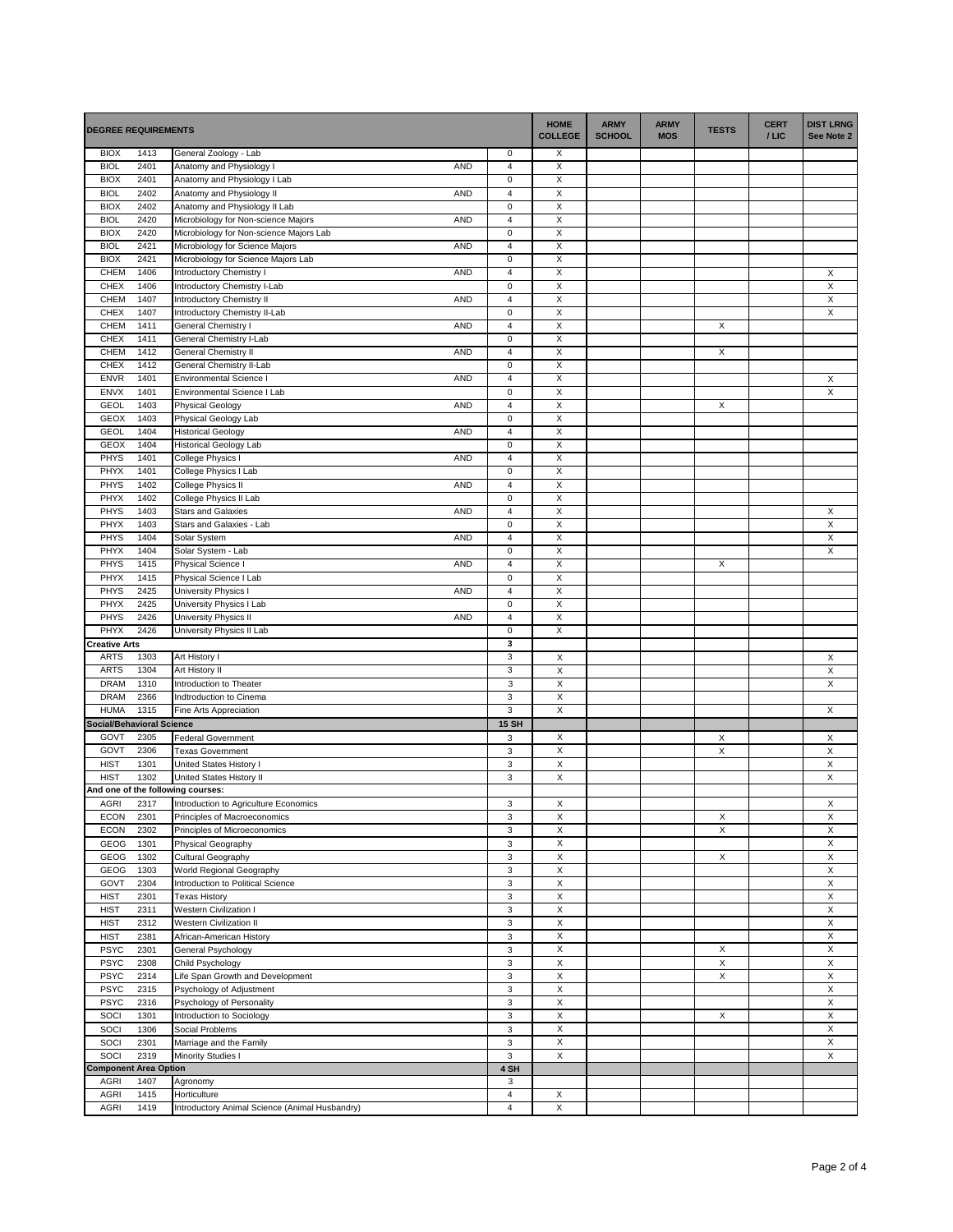| <b>DEGREE REQUIREMENTS</b> |              |                                                                      | <b>HOME</b><br><b>COLLEGE</b>    | <b>ARMY</b><br><b>SCHOOL</b>              | <b>ARMY</b><br><b>MOS</b> | <b>TESTS</b> | <b>CERT</b><br>$/$ LIC | <b>DIST LRNG</b><br>See Note 2 |                              |
|----------------------------|--------------|----------------------------------------------------------------------|----------------------------------|-------------------------------------------|---------------------------|--------------|------------------------|--------------------------------|------------------------------|
| <b>AGRI</b>                | 2317         | Introduction to Agriculture Economics                                | 3                                | X                                         |                           |              |                        |                                |                              |
| <b>ANTH</b>                | 2351         | Cultural Anthropology                                                | 3                                | X                                         |                           |              |                        |                                |                              |
| <b>ARTS</b><br><b>ARTS</b> | 1303<br>1304 | Art History I<br>Art History II                                      | $\ensuremath{\mathsf{3}}$<br>3   | X<br>X                                    |                           |              |                        |                                | X<br>X                       |
| <b>BCIS</b>                | 1305         | <b>Business Computer Applications</b>                                | 3                                | $\mathsf X$                               |                           |              |                        |                                | X                            |
| <b>BIOL</b>                | 1406         | <b>Biology for Science Majors I</b><br><b>AND</b>                    | $\overline{\mathbf{4}}$          | X                                         |                           |              | Х                      |                                |                              |
| <b>BIOX</b>                | 1406         | Biology for Science Majors I Lab                                     | $\pmb{0}$                        | X                                         |                           |              |                        |                                |                              |
| <b>BIOL</b>                | 1407         | <b>AND</b><br>Biology for Science Majors II                          | $\sqrt{4}$                       | X                                         |                           |              | X                      |                                |                              |
| <b>BIOX</b>                | 1407         | Biology for Science Majors II Lab                                    | $\mathbf 0$                      | X                                         |                           |              |                        |                                |                              |
| <b>BIOL</b>                | 1408         | <b>AND</b><br>Biology for Non-Science Majors                         | $\overline{\mathbf{4}}$          | Χ                                         |                           |              |                        |                                |                              |
| <b>BIOX</b>                | 1408         | Biology for Non-Science Majors I Lab                                 | $\pmb{0}$                        | $\overline{X}$                            |                           |              |                        |                                |                              |
| <b>BIOL</b>                | 1409         | Biology for Non-Science Majors II<br><b>AND</b>                      | $\overline{4}$                   | X                                         |                           |              |                        |                                |                              |
| <b>BIOX</b><br><b>BIOL</b> | 1409<br>1411 | Biology for Non-Science Majors II Lab<br>AND                         | $\mathsf 0$<br>$\overline{4}$    | X<br>X                                    |                           |              |                        |                                |                              |
| <b>BIOX</b>                | 1411         | General Botany<br>General Botany - Lab                               | $\mathsf 0$                      | X                                         |                           |              |                        |                                |                              |
| <b>BIOL</b>                | 1413         | General Zoology<br><b>AND</b>                                        | $\overline{4}$                   | X                                         |                           |              |                        |                                |                              |
| <b>BIOX</b>                | 1413         | General Zoology - Lab                                                | $\mathbf 0$                      | Χ                                         |                           |              |                        |                                |                              |
| <b>BIOL</b>                | 2401         | Anatomy and Physiology<br><b>AND</b>                                 | $\overline{\mathbf{4}}$          | X                                         |                           |              |                        |                                |                              |
| <b>BIOX</b>                | 2401         | Anatomy and Physiology I Lab                                         | $\pmb{0}$                        | X                                         |                           |              |                        |                                |                              |
| <b>BIOL</b>                | 2402         | Anatomy and Physiology II<br>AND                                     | $\sqrt{4}$                       | X                                         |                           |              |                        |                                |                              |
| <b>BIOX</b>                | 2402         | Anatomy and Physiology II Lab                                        | $\mathsf 0$                      | X                                         |                           |              |                        |                                |                              |
| <b>BIOL</b>                | 2420         | Microbiology for Non-Science Majors<br><b>AND</b>                    | $\overline{4}$                   | X                                         |                           |              |                        |                                |                              |
| <b>BIOX</b>                | 2420         | Microbiology for Non-Science Majors Lab                              | $\mathsf 0$                      | $\overline{\mathsf{x}}$                   |                           |              |                        |                                |                              |
| <b>BIOL</b><br><b>BIOX</b> | 2421<br>2421 | Microbiology for Science Majors<br><b>AND</b>                        | $\overline{4}$<br>$\pmb{0}$      | X<br>X                                    |                           |              |                        |                                |                              |
| <b>BUSI</b>                | 1301         | Microbiology for Science Majors Lab<br><b>Business Principles</b>    | 3                                | X                                         |                           |              |                        |                                |                              |
| CHEM                       | 1406         | <b>AND</b><br>Introductory Chemistry I                               | $\sqrt{4}$                       | X                                         |                           |              |                        |                                |                              |
| CHEX                       | 1406         | Introductory Chemistry I-Lab                                         | $\pmb{0}$                        | X                                         |                           |              |                        |                                |                              |
| CHEM                       | 1407         | Introductory Chemistry II<br><b>AND</b>                              | $\overline{\mathbf{4}}$          | X                                         |                           |              |                        |                                |                              |
| <b>CHEX</b>                | 1407         | Introductory Chemistry II-Lab                                        | $\pmb{0}$                        | $\overline{X}$                            |                           |              |                        |                                |                              |
| <b>CHEM</b>                | 1411         | <b>AND</b><br>General Chemistry I                                    | $\overline{4}$                   | X                                         |                           |              | X                      |                                |                              |
| CHEX                       | 1411         | General Chemistry I-Lab                                              | $\pmb{0}$                        | X                                         |                           |              |                        |                                |                              |
| CHEM                       | 1412         | General Chemistry II<br>AND                                          | $\overline{4}$                   | X                                         |                           |              | X                      |                                |                              |
| <b>CHEX</b>                | 1412         | General Chemistry II-Lab                                             | $\mathbf 0$                      | X                                         |                           |              |                        |                                |                              |
| COSC                       | 1301         | Introduction to Computing                                            | 3                                | X                                         | X                         | X            | X                      |                                | X                            |
| <b>DRAM</b>                | 1310         | Introduction to Theater                                              | $\ensuremath{\mathsf{3}}$        | $\overline{X}$                            |                           |              |                        |                                |                              |
| <b>DRAM</b><br><b>DRAM</b> | 2361<br>2362 | History of Theatre I                                                 | 3<br>$\ensuremath{\mathsf{3}}$   | $\overline{\mathsf{x}}$<br>X              |                           |              |                        |                                |                              |
| <b>DRAM</b>                | 2366         | History of Theatre II<br>Introduction to Cinema                      | $\mathbf{3}$                     | $\mathsf X$                               |                           |              |                        |                                |                              |
| <b>ECON</b>                | 2301         | Principles of Macroeconomics                                         | 3                                | $\overline{\mathsf{x}}$                   |                           |              |                        |                                |                              |
| <b>ECON</b>                | 2302         | Principles of Microeconomics                                         | $\ensuremath{\mathsf{3}}$        | X                                         |                           |              |                        |                                | $\mathsf X$                  |
| ENGL                       | 1302         | <b>Composition II</b>                                                | $\ensuremath{\mathsf{3}}$        | $\overline{X}$                            |                           |              |                        |                                | Χ                            |
| ENGL                       | 2322         | <b>British Literature</b>                                            | $\ensuremath{\mathsf{3}}$        | $\mathsf X$                               |                           |              |                        |                                | X                            |
| ENGL                       | 2323         | <b>British Literature II</b>                                         | $\ensuremath{\mathsf{3}}$        | X                                         |                           |              | X                      |                                | X                            |
| ENGL                       | 2327         | American Literature I                                                | 3                                | X                                         |                           |              |                        |                                | X                            |
| <b>ENGL</b>                | 2328         | American Literature II                                               | 3                                | X                                         |                           |              |                        |                                | X                            |
| <b>ENGL</b>                | 2332         | World Literature I                                                   | 3                                | X                                         |                           |              |                        |                                | Χ                            |
| <b>ENVR</b><br><b>ENVX</b> | 1401<br>1401 | Environmental Science I<br><b>AND</b><br>Environmental Science I-Lab | $\overline{4}$<br>$\mathsf 0$    | $\overline{X}$<br>$\overline{\mathsf{x}}$ |                           |              |                        | X                              | X<br>$\overline{\mathsf{x}}$ |
| <b>FREN</b>                | 1411         | Beginning French I                                                   | $\overline{\mathbf{4}}$          | $\boldsymbol{\mathsf{X}}$                 | X                         |              | X                      | X                              | X                            |
| <b>FREN</b>                | 1412         | Beginning French II                                                  | 4                                | X                                         | Х                         |              | Х                      | X                              | X                            |
| GEOG                       | 1301         | Physical Geography                                                   | 3                                | X                                         |                           |              |                        |                                | X                            |
| GEOG                       | 1302         | Cultural Geography                                                   | 3                                | $\overline{X}$                            |                           |              | X                      |                                | X                            |
| GEOG                       | 1303         | World Regional Geography                                             | $\ensuremath{\mathsf{3}}$        | X                                         |                           |              |                        |                                | X                            |
| <b>GEOL</b>                | 1403         | AND<br><b>Physical Geology</b>                                       | $\overline{4}$                   | X                                         |                           |              | X                      |                                |                              |
| <b>GEOX</b>                | 1403         | Physical Geology Lab                                                 | $\mathsf 0$                      | X                                         |                           |              |                        |                                |                              |
| <b>GEOL</b>                | 1404         | <b>Historical Geology</b><br>AND                                     | $\overline{4}$                   | X                                         |                           |              |                        |                                |                              |
| <b>GEOX</b><br><b>GERM</b> | 1404         | <b>Historical Geology Lab</b>                                        | $\mathbf 0$<br>$\overline{4}$    | X<br>X                                    |                           |              |                        | X                              |                              |
| <b>GERM</b>                | 1411<br>1412 | Beginning German I<br>Beginning German II                            | $\sqrt{4}$                       | $\overline{\mathsf{x}}$                   | X<br>X                    |              | Х<br>Χ                 | X                              | X<br>X                       |
| GOVT                       | 2304         | Introduction to Political Science                                    | 3                                | $\overline{X}$                            |                           |              |                        |                                |                              |
| <b>HIST</b>                | 2301         | <b>Texas History</b>                                                 | 3                                | $\overline{X}$                            |                           |              |                        |                                | X                            |
| <b>HIST</b>                | 2311         | Western Civilization I                                               | $\mathbf{3}$                     | $\overline{\mathsf{x}}$                   |                           |              | Х                      |                                | X                            |
| <b>HIST</b>                | 2312         | Western Civilization II                                              | 3                                | X                                         |                           |              | X                      |                                | X                            |
| <b>HIST</b>                | 2381         | African-American History                                             | 3                                | X                                         |                           |              |                        |                                | X                            |
| <b>HUMA</b>                | 1315         | Fine Arts Appreciation                                               | 3                                | $\overline{\mathsf{x}}$                   |                           |              | X                      |                                | X                            |
| <b>MATH</b>                | 1314         | College Algebra                                                      | $\ensuremath{\mathsf{3}}$        | X                                         |                           |              | X                      |                                | X                            |
| <b>MATH</b>                | 1332         | Contemporary Mathematics (Quantitative Reasoning)                    | $\ensuremath{\mathsf{3}}$        | X                                         |                           |              | X                      |                                | X                            |
| MATH                       | 1342         | <b>Elementary Statistical Methods</b>                                | 3                                | X                                         |                           |              | X                      |                                | X                            |
| <b>MATH</b>                | 1414         | College Algebra                                                      | $\sqrt{4}$                       | X                                         |                           |              |                        |                                | X                            |
| <b>MATH</b><br><b>MATH</b> | 2412<br>2413 | Pre-Calculus Math<br>Calculus I                                      | $\overline{4}$<br>$\overline{4}$ | X<br>X                                    |                           |              |                        |                                | X                            |
| <b>MUSI</b>                | 1306         | Music Appreciation                                                   | 3                                | X                                         |                           |              |                        |                                | X                            |
|                            |              |                                                                      |                                  |                                           |                           |              |                        |                                |                              |